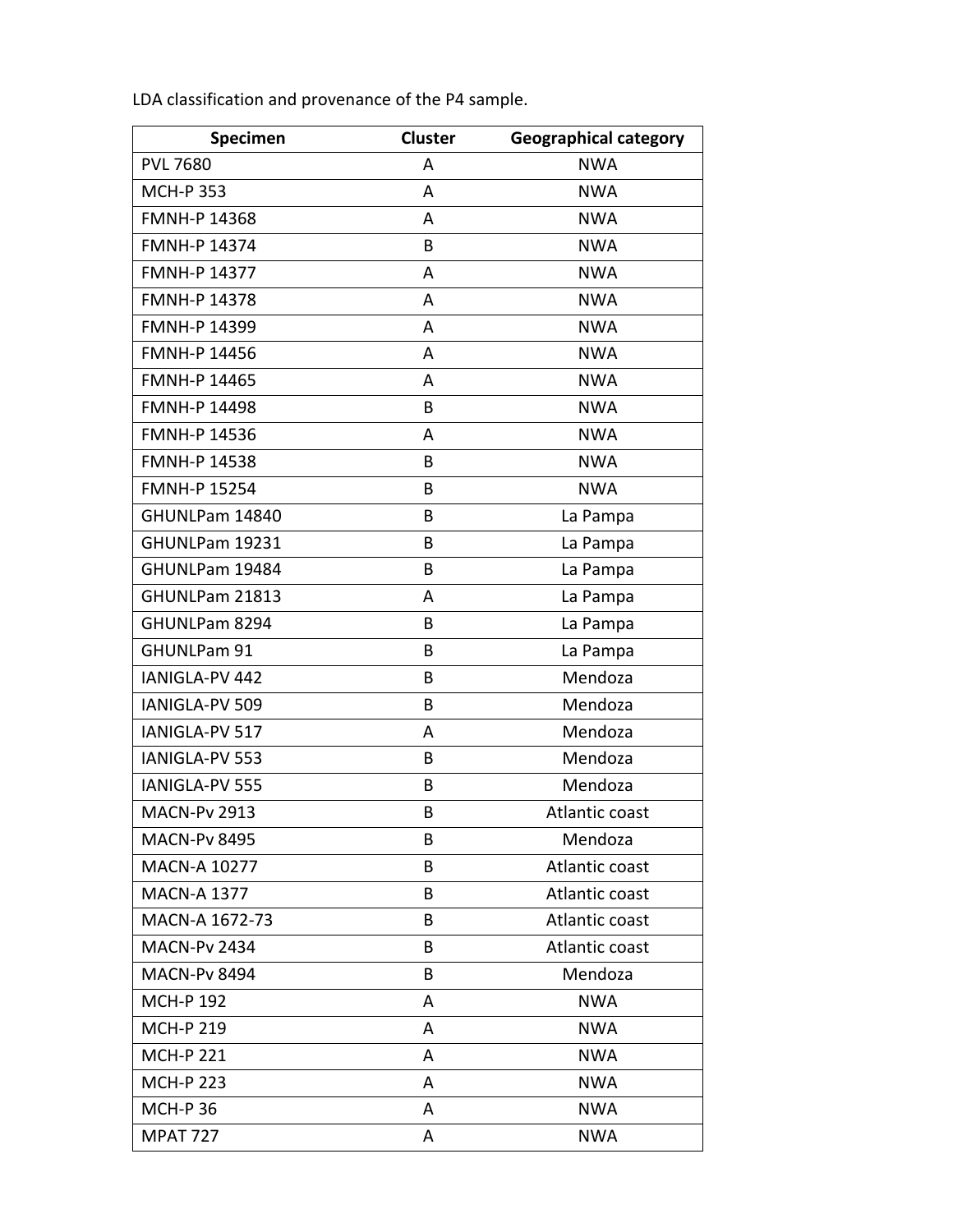| Specimen            | Cluster | <b>Geographical category</b> |  |
|---------------------|---------|------------------------------|--|
| <b>PVL 7680</b>     | Α       | <b>NWA</b>                   |  |
| <b>MCH-P 353</b>    | Α       | <b>NWA</b>                   |  |
| <b>FMNH 14377</b>   | A       | <b>NWA</b>                   |  |
| <b>FMNH 14399</b>   | Α       | <b>NWA</b>                   |  |
| <b>FMNH 14456</b>   | Α       | <b>NWA</b>                   |  |
| <b>FMNH 14465</b>   | Α       | <b>NWA</b>                   |  |
| <b>FMNH 14536</b>   | Α       | <b>NWA</b>                   |  |
| <b>FMNH 14538</b>   | A       | <b>NWA</b>                   |  |
| <b>FMNH P 14378</b> | Α       | <b>NWA</b>                   |  |
| <b>MACN PV-2434</b> | Α       | Atlantic coast               |  |
| <b>MACN PV-8495</b> | A       | Mendoza                      |  |
| <b>MCH-P192</b>     | Α       | <b>NWA</b>                   |  |
| <b>MCH-P 219</b>    | Α       | <b>NWA</b>                   |  |
| <b>MCH-P 223</b>    | A       | <b>NWA</b>                   |  |
| <b>MCH-P36</b>      | Α       | <b>NWA</b>                   |  |
| GHUNLPam 19231      | B       | La Pampa                     |  |
| GHUNLPam 19484      | B       | La Pampa                     |  |
| GHUNLPam 8294       | B       | La Pampa                     |  |
| INIGLA-PV 442       | B       | Mendoza                      |  |
| INIGLA-PV 553       | B       | Mendoza                      |  |
| INIGLA-PV 555       | B       | Mendoza                      |  |
| <b>MACN A-10277</b> | B       | Atlantic coast               |  |
| <b>MACN A-1377</b>  | B       | Atlantic coast               |  |
| <b>MACN A-1672</b>  | B       | Atlantic coast               |  |
| <b>MACN PV-8494</b> | B       | Mendoza                      |  |
| MACNPv 2913         | B       | Atlantic coast               |  |
| <b>MPAT 727</b>     | B       | <b>NWA</b>                   |  |

LDA classification and provenance of the UPM sample.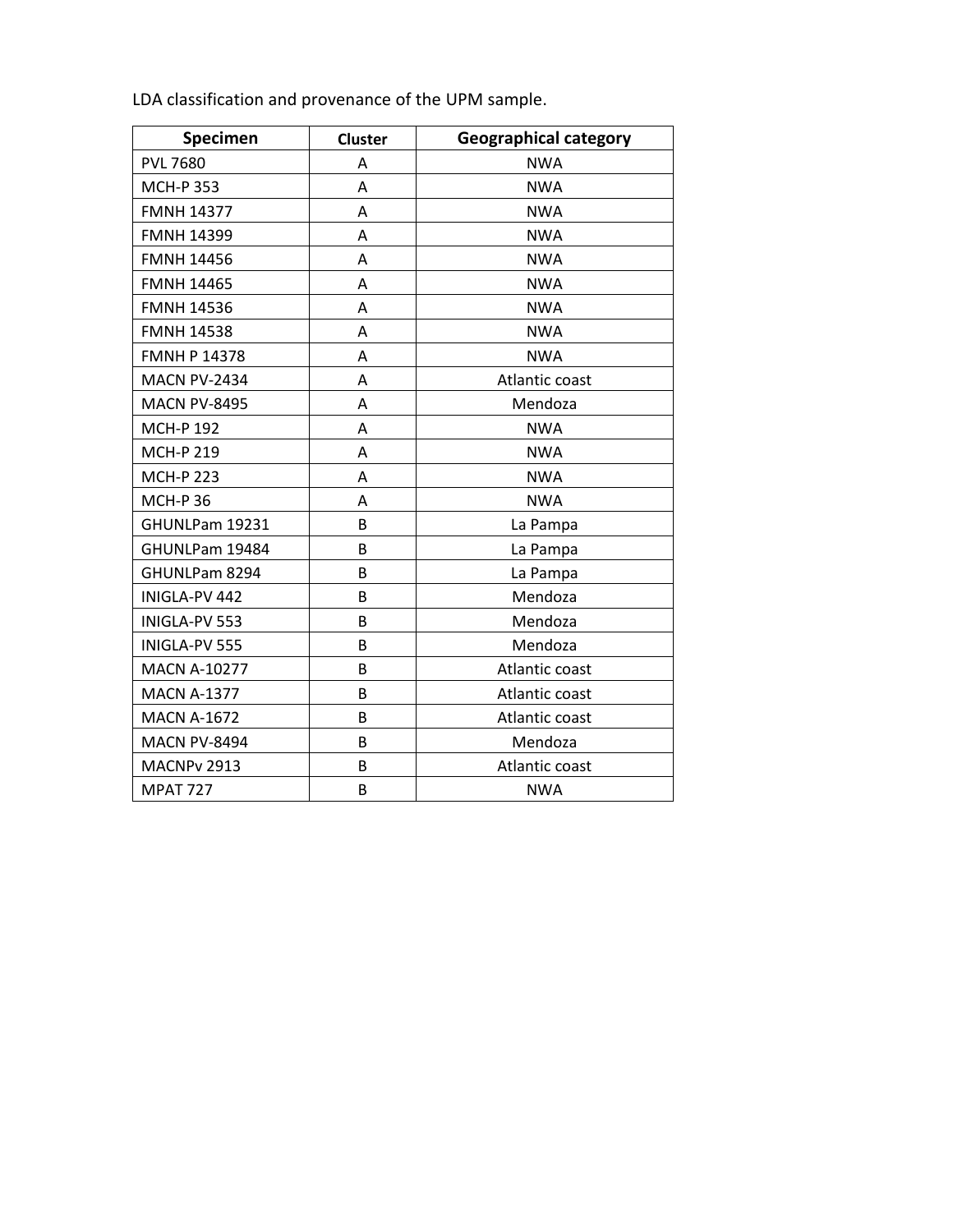| Specimen            | Cluster (UPM) | Cluster (P4) | Cluster (UPM+P4) | <b>Geographical category</b> |
|---------------------|---------------|--------------|------------------|------------------------------|
| <b>PVL 7680</b>     | Α             | Α            | Α                | <b>NWA</b>                   |
| <b>MCH-P 353</b>    | A             | Α            | A                | <b>NWA</b>                   |
| <b>FMNH 14377</b>   | A             | Α            | A                | <b>NWA</b>                   |
| <b>FMNH 14399</b>   | A             | Α            | A                | <b>NWA</b>                   |
| <b>FMNH 14456</b>   | A             | Α            | Α                | <b>NWA</b>                   |
| <b>FMNH 14465</b>   | A             | Α            | Α                | <b>NWA</b>                   |
| <b>FMNH 14536</b>   | A             | Α            | Α                | <b>NWA</b>                   |
| <b>FMNH 14538</b>   | A             | A            | Α                | <b>NWA</b>                   |
| <b>FMNH P 14378</b> | A             | B            | A                | <b>NWA</b>                   |
| <b>MCH-P 192</b>    | A             | Α            | A                | <b>NWA</b>                   |
| <b>MCH-P 219</b>    | A             | A            | A                | <b>NWA</b>                   |
| <b>MCH-P 223</b>    | A             | Α            | A                | <b>NWA</b>                   |
| <b>MCH-P36</b>      | A             | Α            | Α                | <b>NWA</b>                   |
| GHUNLPam 19231      | B             | B            | B                | La Pampa                     |
| GHUNLPam 19484      | B             | B            | B                | La Pampa                     |
| GHUNLPam 8294       | B             | B            | B                | La Pampa                     |
| INIGLA-PV 442       | B             | B            | B                | Mendoza                      |
| INIGLA-PV 553       | B             | B            | B                | Mendoza                      |
| INIGLA-PV 555       | B             | B            | B                | Mendoza                      |
| <b>MACN A-10277</b> | B             | B            | B                | Atlantic coast               |
| <b>MACN A-1377</b>  | B             | B            | B                | Atlantic coast               |
| <b>MACN A-1672</b>  | B             | B            | B                | Atlantic coast               |
| <b>MACN PV-2434</b> | A             | B            | B                | Atlantic coast               |
| <b>MACN PV-8494</b> | B             | B            | B                | Mendoza                      |
| <b>MACN PV-8495</b> | A             | B            | B                | Mendoza                      |
| <b>MACN Pv 2913</b> | B             | B            | B                | Atlantic coast               |
| <b>MPAT 727</b>     | B             | Α            | B                | <b>NWA</b>                   |

LDA classification and provenance of the combining P4 and UPM sample.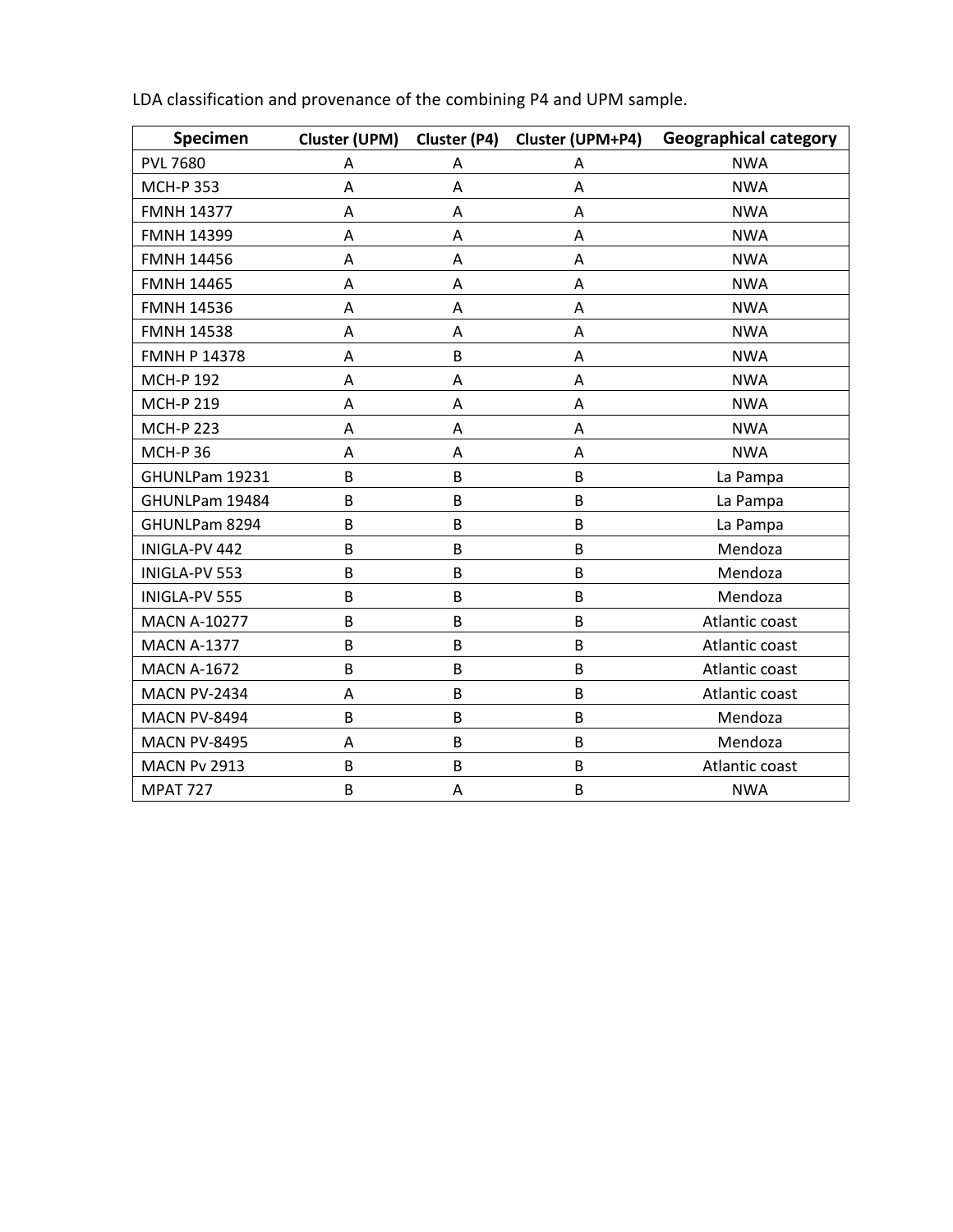| Specimen            | <b>Cluster</b> | <b>Geographical category</b> |
|---------------------|----------------|------------------------------|
| <b>MCH-P352</b>     | Α              | <b>NWA</b>                   |
| <b>FMNH P 14354</b> | А              | <b>NWA</b>                   |
| <b>FMNH P 14359</b> | A              | <b>NWA</b>                   |
| <b>FMNH P 14362</b> | A              | <b>NWA</b>                   |
| <b>FMNH P 14368</b> | Α              | <b>NWA</b>                   |
| <b>FMNH P 14390</b> | Α              | <b>NWA</b>                   |
| <b>FMNH P 14399</b> | А              | <b>NWA</b>                   |
| IANIGLA-PV 437      | А              | Mendoza                      |
| <b>MCH-P 203</b>    | А              | <b>NWA</b>                   |
| <b>MCH-P 225</b>    | А              | <b>NWA</b>                   |
| <b>MCH-P36</b>      | Α              | <b>NWA</b>                   |
| <b>MPAT 727</b>     | А              | <b>NWA</b>                   |
| <b>FMNH P 14394</b> | B              | <b>NWA</b>                   |
| <b>FMNH P 14400</b> | B              | <b>NWA</b>                   |
| <b>FMNH P 14456</b> | B              | <b>NWA</b>                   |
| <b>FMNH P 15255</b> | B              | <b>NWA</b>                   |
| <b>FMNH P 15269</b> | B              | <b>NWA</b>                   |
| GHUNLPam 100        | B              | La Pampa                     |
| GHUNLPam 6209-3     | B              | La Pampa                     |
| IANIGLA-PV 517      | B              | Mendoza                      |
| <b>MACN PV-2434</b> | B              | Atlantic coast               |
| <b>MACN Pv 7207</b> | B              | Atlantic coast               |
| <b>MCH-P 218</b>    | B              | <b>NWA</b>                   |
| <b>MCH-P 220</b>    | B              | <b>NWA</b>                   |
| MLP 57-X-10-86      | B              | Atlantic coast               |
| <b>PVL 7559</b>     | B              | <b>NWA</b>                   |
| <b>MCH-P 349</b>    | B              | <b>NWA</b>                   |
| <b>MCH-P350</b>     | B              | <b>NWA</b>                   |

LDA classification and provenance of the m3 sample.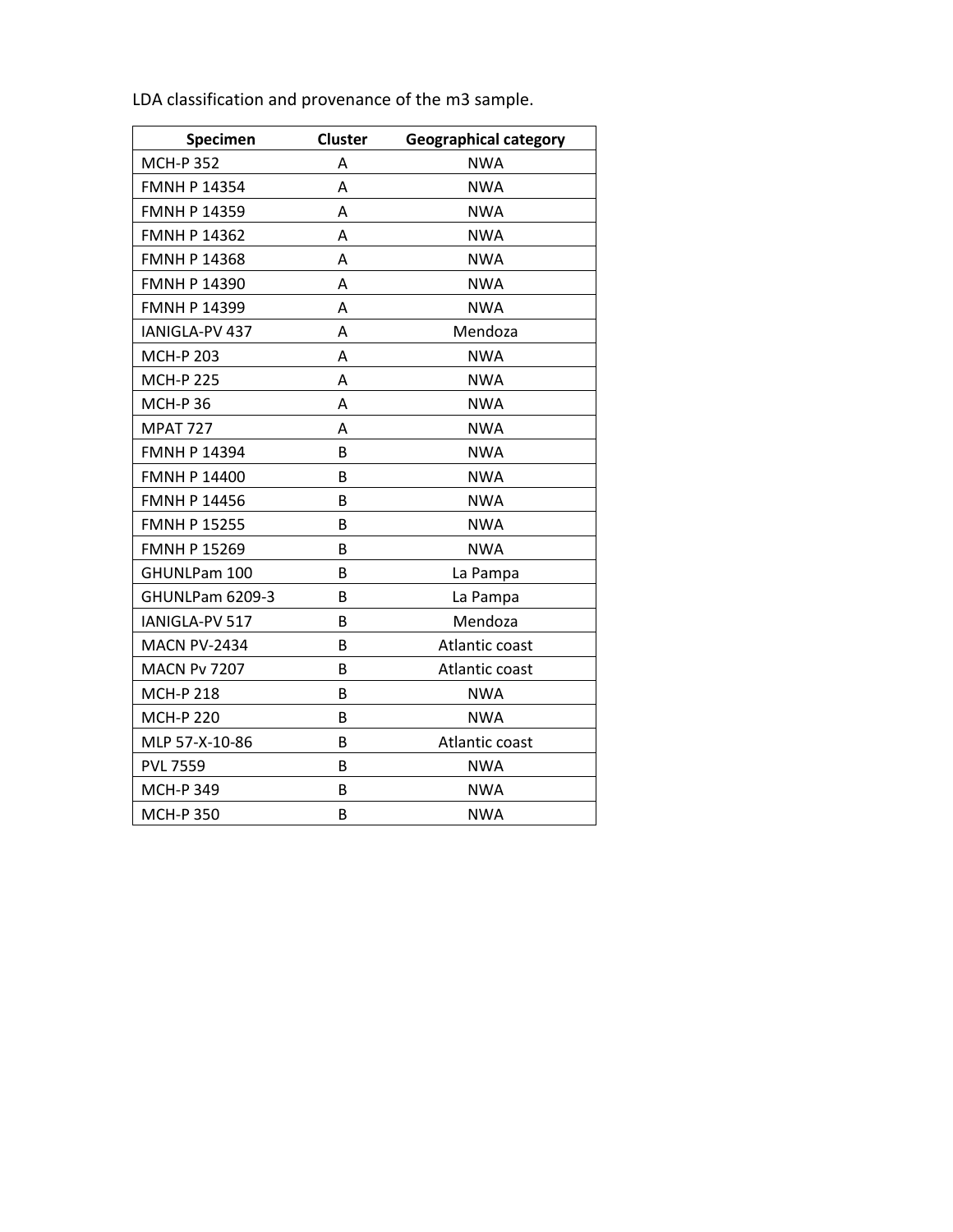| Specimen            | <b>Cluster</b> | <b>Geographical category</b> |  |
|---------------------|----------------|------------------------------|--|
| <b>MCH-P352</b>     | A              | <b>NWA</b>                   |  |
| <b>FMNH P 14354</b> | A              | <b>NWA</b>                   |  |
| <b>FMNH P 14362</b> | Α              | <b>NWA</b>                   |  |
| <b>FMNH P 14368</b> | A              | <b>NWA</b>                   |  |
| <b>FMNH P 14394</b> | A              | <b>NWA</b>                   |  |
| <b>FMNH P 14400</b> | A              | <b>NWA</b>                   |  |
| <b>FMNH P 15255</b> | A              | <b>NWA</b>                   |  |
| <b>FMNH P 15269</b> | A              | <b>NWA</b>                   |  |
| GHUNLPam 100        | A              | La Pampa                     |  |
| GHUNLPam 21367      | A              | La Pampa                     |  |
| GHUNLPam 21476      | A              | La Pampa                     |  |
| GHUNLPam 22730      | A              | La Pampa                     |  |
| GHUNLPam 4190       | A              | La Pampa                     |  |
| GHUNLPam 5563       | А              | La Pampa                     |  |
| GHUNLPam 6424       | A              | La Pampa                     |  |
| GHUNLPam 6838-16    | A              | La Pampa                     |  |
| GHUNLPam 8642       | A              | La Pampa                     |  |
| IANIGLA-PV 428      | A              | Mendoza                      |  |
| IANIGLA-PV 503      | A              | Mendoza                      |  |
| IANIGLA-PV 517      | Α              | Mendoza                      |  |
| <b>MCH-P 202</b>    | A              | <b>NWA</b>                   |  |
| <b>MCH-P36</b>      | A              | <b>NWA</b>                   |  |
| <b>PVL 7681</b>     | B              | <b>NWA</b>                   |  |
| <b>MCH-P 354</b>    | В              | <b>NWA</b>                   |  |
| <b>FMNH P 14359</b> | В              | <b>NWA</b>                   |  |
| <b>FMNH P 14390</b> | В              | <b>NWA</b>                   |  |
| <b>FMNH P 14399</b> | В              | <b>NWA</b>                   |  |
| <b>FMNH P 14456</b> | В              | NWA                          |  |
| <b>FMNH P 15266</b> | В              | <b>NWA</b>                   |  |
| <b>FMNH PM 1090</b> | В              | <b>NWA</b>                   |  |
| GHUNLPam 5441       | В              | La Pampa                     |  |
| GHUNLPam 6209-3     | B              | La Pampa                     |  |
| GHUNLPam 6239       | B              | La Pampa                     |  |
| IANIGLA-PV 459      | В              | Mendoza                      |  |
| IANIGLA-PV 479      | В              | Mendoza                      |  |
| <b>MACN 16854</b>   | В              | Atlantic coast               |  |
| <b>MACN A-10277</b> | В              | Atlantic coast               |  |
| <b>MACN PV-2434</b> | В              | Atlantic coast               |  |
| <b>MACN Pv 7207</b> | В              | Atlantic coast               |  |
| <b>MCH-P 225</b>    | В              | <b>NWA</b>                   |  |
| <b>MCH-P 233</b>    | В              | <b>NWA</b>                   |  |
| MLP 57-X-10-86      | В              | <b>NWA</b>                   |  |

LDA classification and provenance of the p3 sample.